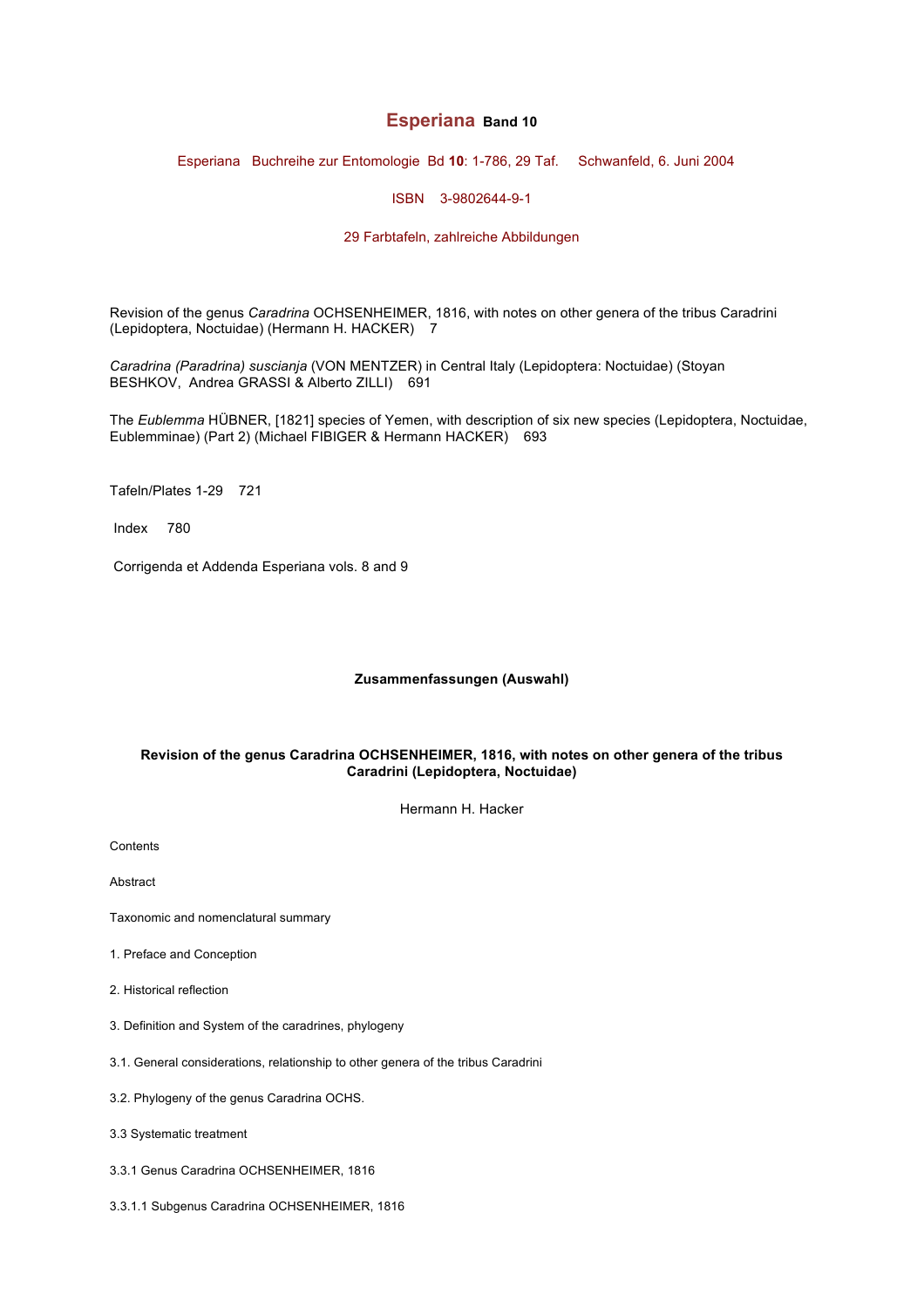3.3.1.2 Subgenus Platyperigea SMITH, 1894

3.3.1.3 Subgenus Boursinidrina n.

3.3.1.4 Subgenus Kalchbergiana n.

3.3.1.5 Subgenus Eremodrina BOURSIN, 1937

3.3.1.6 Subgenus Levantrina n.

3.3.1.7 Subgenus Weigertrina n.

3.3.1.8 Subgenus Paradrina BOURSIN, 1937

3.4 Further species treated in the genus Caradrina up date

Literature

### Abstract

The genera Caradrina OCHSENHEIMER, 1816, Platyperigea SMITH, 1894, Paradrina BOURSIN, 1937, Eremodrina BOURSIN, 1937 are displaying a group of more or less inconspicuous genera and species, generally assigned together with some hitherto unsufficiently defined groups as "caradrines". The general appearance and superficial similarity of the well over 100 species make their determination one of the most challenging problems among all noctuids. In this paper, the complex is revised, redefined and placed in a single genus with eight subgenera:

Caradrina OCHSENHEIMER, 1816 (3 species)

Platyperigea SMITH, 1894 (19 species)

Boursinidrina subgen. n. (19 species)

Kalchbergiana subgen. n. (1 species)

Eremodrina BOURSIN, 1937 (78 species)

Levantrina subgen. n. (1 species)

Weigertrina subgen. n. (3 species)

Paradrina BOURSIN, 1937 (31 species)

A total of 155 Caradrina species is currently recognised: 33 new species and 11 new subspecies are described here (c.f. "Taxonomic and nomenclatural summary"). Some species hitherto regarded as belonging to Caradrina OCHSENHEIMER, 1816 are transferred to other genera. Four new subgenera Boursinidrina, Kalchbergiana, Levantrina and Weigertrina are described. The taxonomy and distribution of all species of Caradrina are presented here.

The male and female genitalia of all species have been studied intensively, as well as the type specimens of most of them. Included in this investigations were the type-species of all sister-genera more or less closely related to Caradrina, and other genera with more or less similar habitus. The results were scored and documented in matrices of the distribution of derived characters These were the basis from which autapomorphies for the genus Caradrina and its subgenera and species groups were recognised.

Lectotype and neotype designations have been made where necessary. Photographs of nearly all species and subspecies are given, and female and male genitalia are figured.

#### Zusammenfassung

Die Gattungen Caradrina OCHSENHEIMER, 1816, Platyperigea SMITH, 1894, Paradrina BOURSIN, 1937 und Eremodrina BOURSIN, 1937 bilden eine Gruppe von Genera mit mehr oder weniger unauffälligen Arten, welche bisher zusammen mit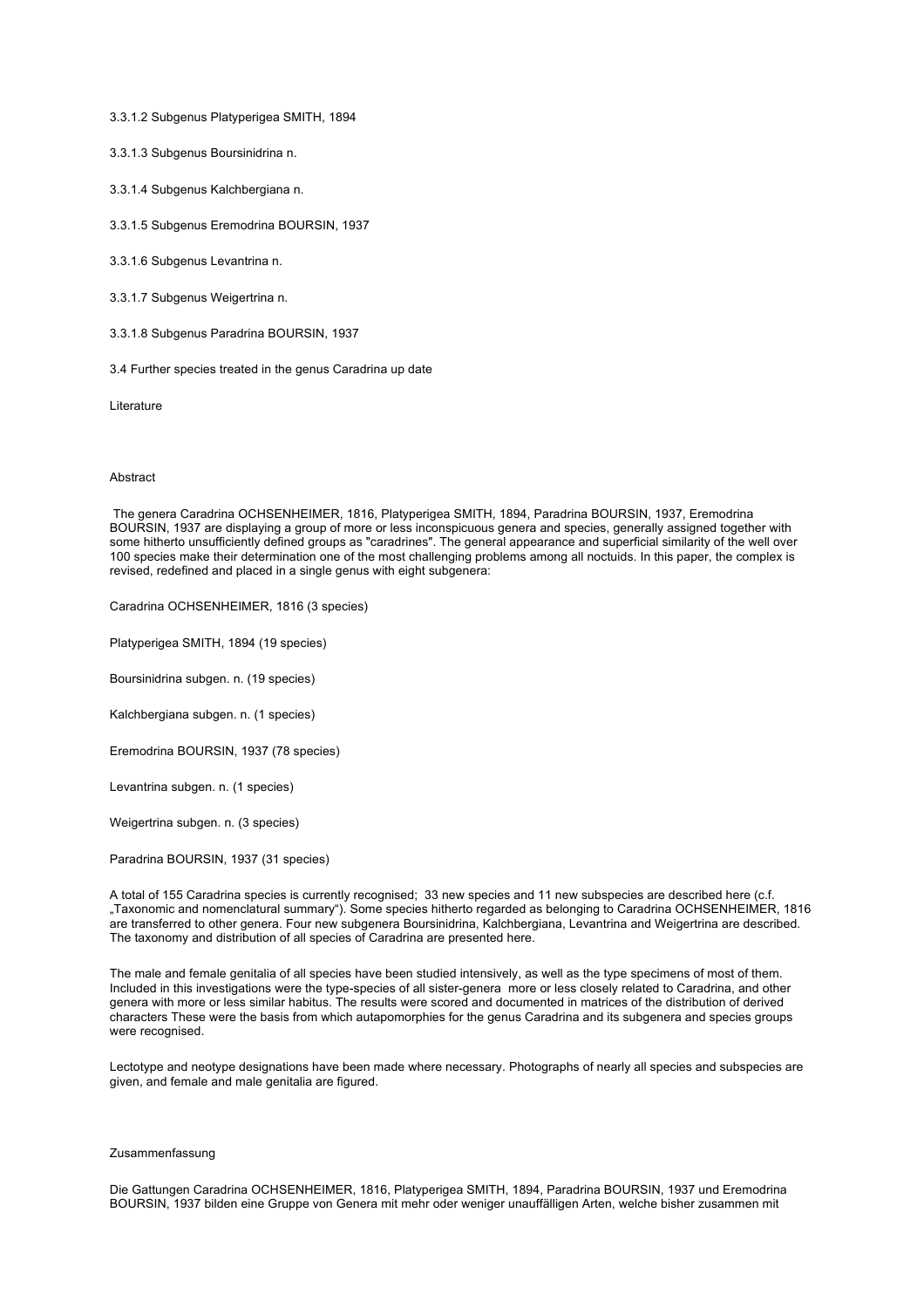einigen ungenügend definierten, weiteren Gruppen als "Caradrinen" bezeichnet wurden. Färbung und Zeichnung dieser Arten sind so unauffällig und ähnlich, dass Determination ihrer weit mehr als 100 Arten eines der größten Probleme innerhalb der Noctuidae darstellte. Der gesamte Komplex mit allen verfügbaren Taxa wird hier revidiert, beschrieben und in acht Subgenera geordnet:

Caradrina OCHSENHEIMER, 1816 (3 Arten)

Platyperigea SMITH, 1894 (19 Arten)

Boursinidrina subgen. n. (19 Arten)

Kalchbergiana subgen. n. (1 Art)

Eremodrina BOURSIN, 1937 (78 Arten)

Levantrina subgen. n. (1 Art)

Weigertrina subgen. n. (3 Arten)

Paradrina BOURSIN, 1937 (31 Arten).

Insgesamt wird der Artstatus für 155 Taxa festgestellt, dabei werden 33 neue Arten und 11 neue Unterarten beschrieben (vgl. "Taxonomic and nomenclatural summary"). Weitere, bisher ebenfalls als Caradrina OCHSENHEIMER, 1816 angesehene Arten wechseln in andere Gattungen. Vier neue Subgenera Boursinidrina, Kalchbergiana, Levantrina and Weigertrina werden beschrieben. Taxonomie und Verbreitung aller Arten werden dargestellt.

Die Genitalarmaturen beider Geschlechter wurden intensiv untersucht, bei den meisten Arten auch die Typenexemplare. Eingeschlosen in die Untersuchungen wurden auch die Typusarten von Schwester-Gattungen oder Gattungen mit ähnlichem Habitus. Die Ergebnisse, in Matrices dargestellt und phylogenetisch nach ursprünglichen (ancestral) und abgeleiteten (derived) Merkmalen ausgewertet, bilden die Grundlage zum Festellen von Autapomorphien für die untersuchten Caradrinen, die Gattung Caradrina selbst, sowie für alle Subgenera und Artengruppen.

Soweit nötig wurden Lecto- und Neotypen ausgeweisen. Alle Arten und nahezu alle Unterarten und ebenfalls ihre männlichen und weiblichen Genitalarmaturen werden abgebildet.

Taxonomic and nomenclatural summary

I New taxa

Ia Four new subgenera

Boursinidrina HACKER subgen. n.

Kalchbergiana HACKER subgen. n.

Levantrina HACKER subgen. n.

Weigertrina HACKER subgen. n.

Ib Thirty-three new species

Caradrina (Platyperigea) olivascens HACKER sp. n.

Caradrina (Platyperigea) hoenei HACKER & KONONENKO sp. n.

Caradrina (Platyperigea) kautti HACKER sp. n.

Caradrina (Boursinidrina) pushkara HACKER sp. n.

Caradrina (Eremodrina) inopinata HACKER sp. n.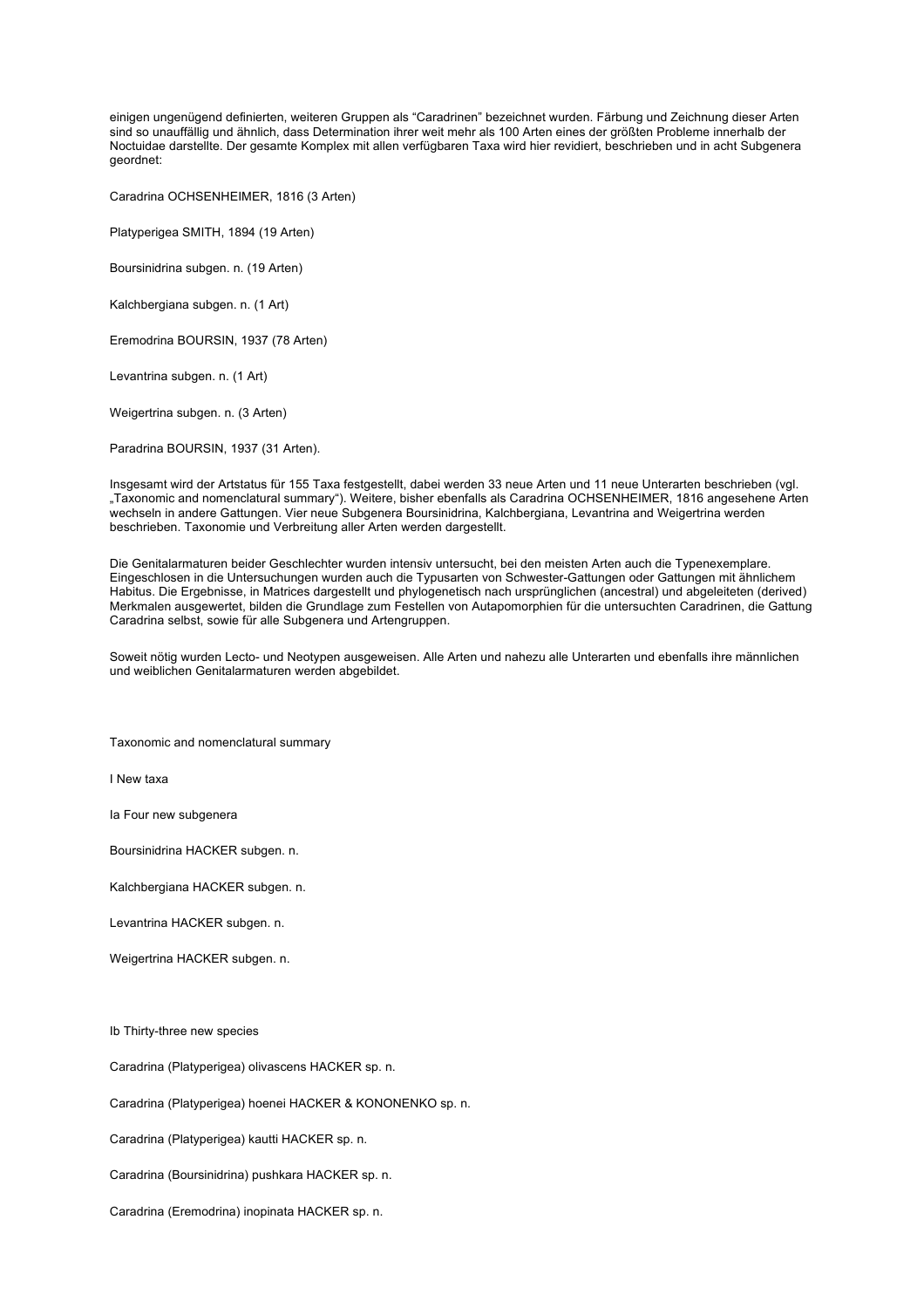Caradrina (Eremodrina) transoxanica HACKER sp. n. Caradrina (Eremodrina) genitalana HACKER sp. n. Caradrina (Eremodrina) isfahana HACKER sp. n. Caradrina (Eremodrina) adriennea HACKER & GYULAI sp. n. Caradrina (Eremodrina) nekrasovi HACKER sp. n. Caradrina (Eremodrina) altissima HACKER sp. n. Caradrina (Eremodrina) himachala HACKER sp. n. Caradrina (Eremodrina) parthica HACKER sp. n. Caradrina (Eremodrina) margiana HACKER sp. n. Caradrina (Eremodrina) muelleri HACKER sp. n. Caradrina (Eremodrina) gyulaii HACKER sp. n. Caradrina (Eremodrina) vargai HACKER sp. n. Caradrina (Eremodrina zagrobia HACKER sp. n. Caradrina (Eremodrina) turcomana HACKER sp. n. Caradrina (Eremodrina) naumanni HACKER sp. n. Caradrina (Eremodrina) gandhara HACKER sp. n. Caradrina (Eremodrina) ronkayorum HACKER sp. n. Caradrina (Eremodrina) shugnana HACKER sp. n. Caradrina (Eremodrina) baltistana HACKER sp. n. Caradrina (Eremodrina) singularis HACKER sp. n. Caradrina (Eremodrina) kravchenkoi HACKER sp. n. Caradrina (Weigertrina) senecai HACKER sp. n. Caradrina (Paradrina) minoica HACKER sp. n. Caradrina (Paradrina) fulvafusca HACKER Caradrina (Paradrina) fuscomedia HACKER sp. n. Caradrina (Paradrina) levantina HACKER sp. n. Caradrina (Paradrina) fibigeri HACKER sp. n. Caradrina (Paradrina) afrotropicalis HACKER sp. n.

Caradrina (Platyperigea) terrea subplumbea HACKER ssp. n. Caradrina (Platyperigea) kadenii insularis HACKER ssp. n.

Ic Eleven new subspecies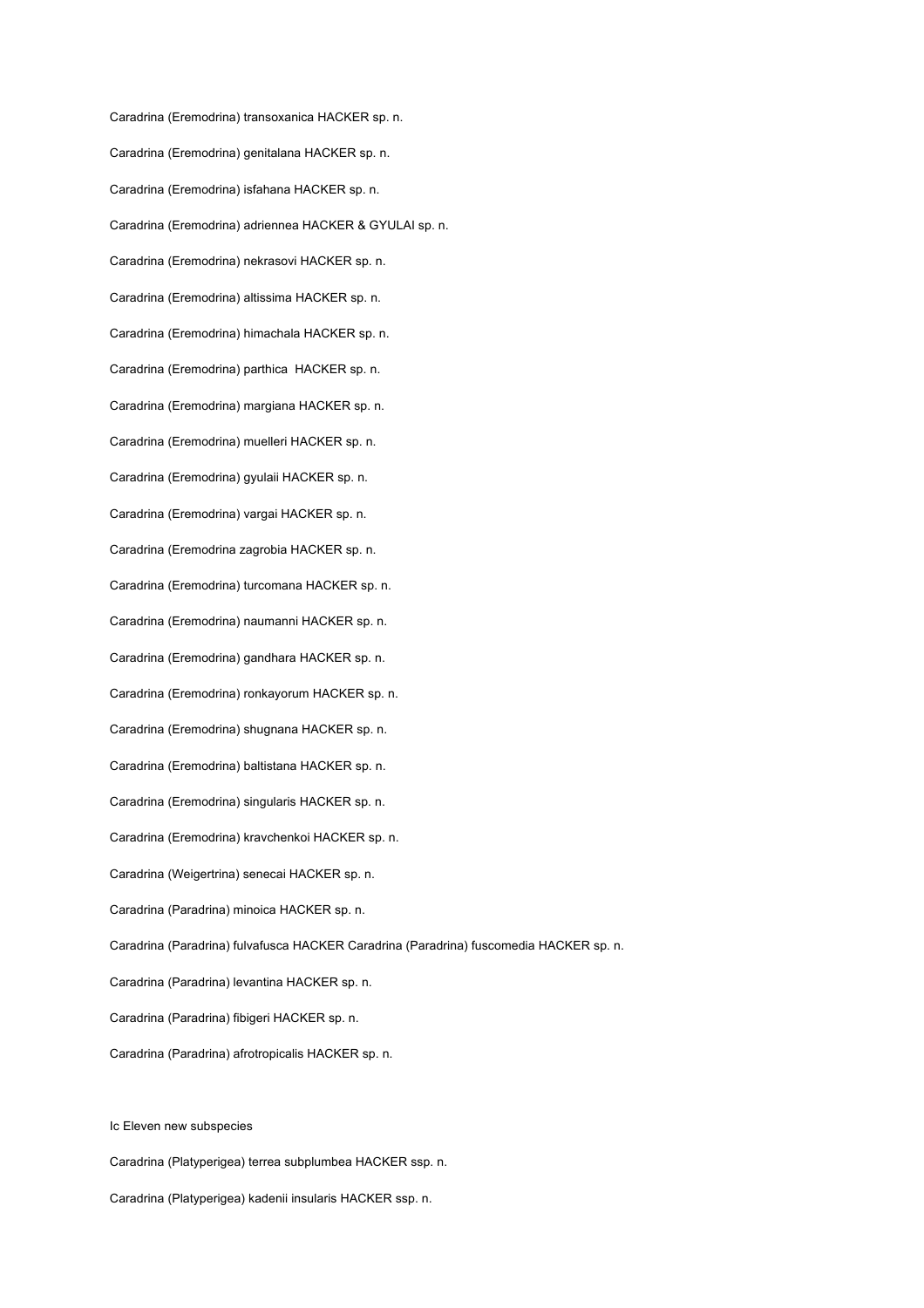Caradrina (Boursinidrina) stenoptera baltistana HACKER ssp. n. Caradrina (Eremodrina) morosa explanata HACKER & KONONEKO ssp. n. Caradrina (Eremodrina) inumbrata obfuscata HACKER ssp. n. Caradrina (Eremodrina) inumbrata exterioris HACKER ssp. n. Caradrina (Eremodrina) xiphophora hindostana HACKER ssp. n. Caradrina (Eremodrina) pertinax herczigi HACKER ssp. n. Caradrina (Weigertrina) eremicola afrisudana HACKER ssp. n. Caradrina (Paradrina) wullschlegeli scythica HACKER ssp. n. Caradrina (Paradrina) scotoptera fuscovaria HACKER ssp. n.

### II New status

IIa Two subspecies raised to species Caradrina (Platyperigea) fuscifusa (VARGA & RONKAY, 1991) stat. n. Caradrina (Paradrina) abruzzensis (DRAUDT, 1933) stat. n.

IIb Ten species downgraded to subspecies Caradrina (Platyperigea) terrea albersi (WARNECKE, 1936) stat. n. Caradrina (Platyperigea) terrea froitzheimi BOURSIN, 1957 stat. n. Caradrina (Paradrina) selini forsteri (BOURSIN, 1939) stat. n. Caradrina (Paradrina) selini mairei DRAUDT, 1909 stat. n. Caradrina (Paradrina) abruzzensis rufirena (BOURSIN, 1939) stat. n. Caradrina (Paradrina) suscianja cilicia (HACKER, 1992) stat. n. Caradrina (Paradrina) chinensis fusca LEECH, 1900 stat. n. Caradrina (Paradrina) boursini ellisoni (BOURSIN, 1937) stat. n. Caradrina (Paradrina) flavirena zobeidah (BOURSIN, 1937) stat. n. Caradrina (Paradrina) clavipalpis fogoensis TRAUB & BAUER, 1983 stat. n.

III New synonyms Twenty-one new synonyms Amphidrina STAUDINGER,[1892] syn. n. Pseudophyllophila BERIO, 1977 syn. n.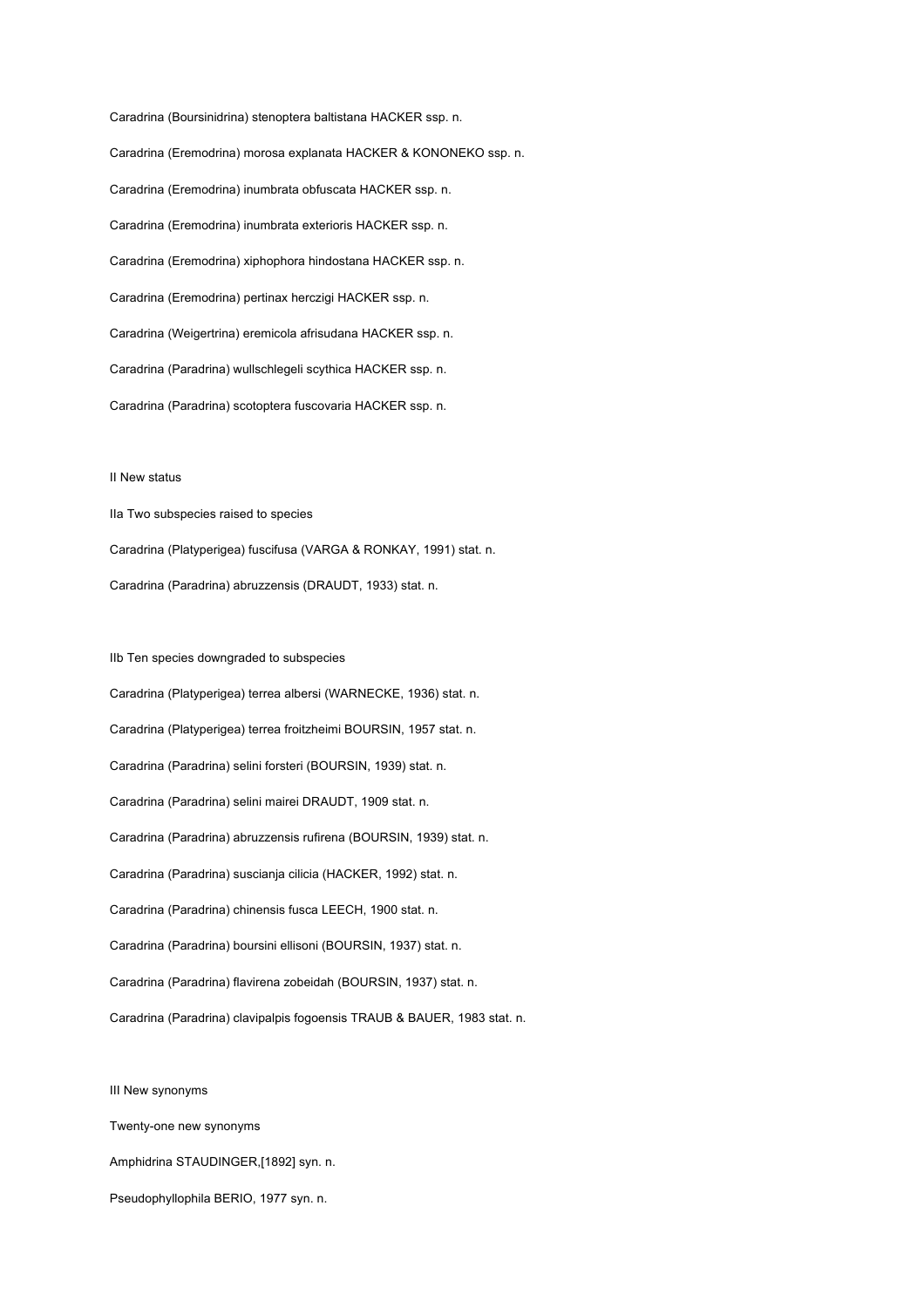Athetis umbratilis DRAUDT, 1933 syn. nov. Elaphria prospera KUZNETZOV, 1958 syn. n. Elaphria pseudopertinax BOURSIN, 1939 syn. n. Eremodrina leptodactyla VARGA & RONKAY, 1991 syn. n. Caradrina pertinax argentea CARADJA, 1930 syn. n. Caradrina fuscicornis continentalis BOURSIN, 1952 syn. n. Elaphria (Paradrina) personata KUZNETZOV, 1958 syn. n. Athetis heptarchia BOURSIN, 1936 syn. n. Athetis wullschlegeli schwingenschussi BOURSIN, 1936 syn. n. Athetis muricolor BOURSIN, 1933 syn. n. Athetis persimilis ROTHSCHILD, 1920 syn. n. Caradrina danieli RUNGS, 1950 syn. n. Caradrina rebeli lapalmae PINKER, 1962 syn. n. Caradrina rebeli grancanariae PINKER, 1962 syn. n. Caradrina lanzarotensis PINKER, 1962 syn. n. Caradrina lanzarotensis fuerteventurensis PINKER & BACALLADO, 1975 syn. n. Caradrina rebeli hierrensis PINKER, [1969] syn. n. Athetis clavipalpis f. mauretanica DRAUDT, 1934 syn. n. Paradrina elongata PLANTE, 1998 syn. n.

### IV New combinations

Twenty-six taxa in new combinations Caradrina (Caradrina) agrotina STAUDINGER,[1892] comb. n. Caradrina (Caradrina) likiangia (BERIO, 1977) comb. n. Caradrina (Boursinidrina) rjabovi (BOURSIN, 1936) comb. n. Caradrina (Boursinidrina) panurgia (BOURSIN, 1939) comb. n. Caradrina (Boursinidrina) pseudadelpha (BOURSIN, 1939) comb. n. Caradrina (Boursinidrina) brandti (BOURSIN, 1939) comb. n. Caradrina (Boursinidrina) hemipentha (BOURSIN, 1939) comb. n. Caradrina (Boursinidrina) wiltshirei (BOURSIN, 1936) comb. n. Caradrina (Boursinidrina) parvaspersa (BOURSIN, 1936) comb. n.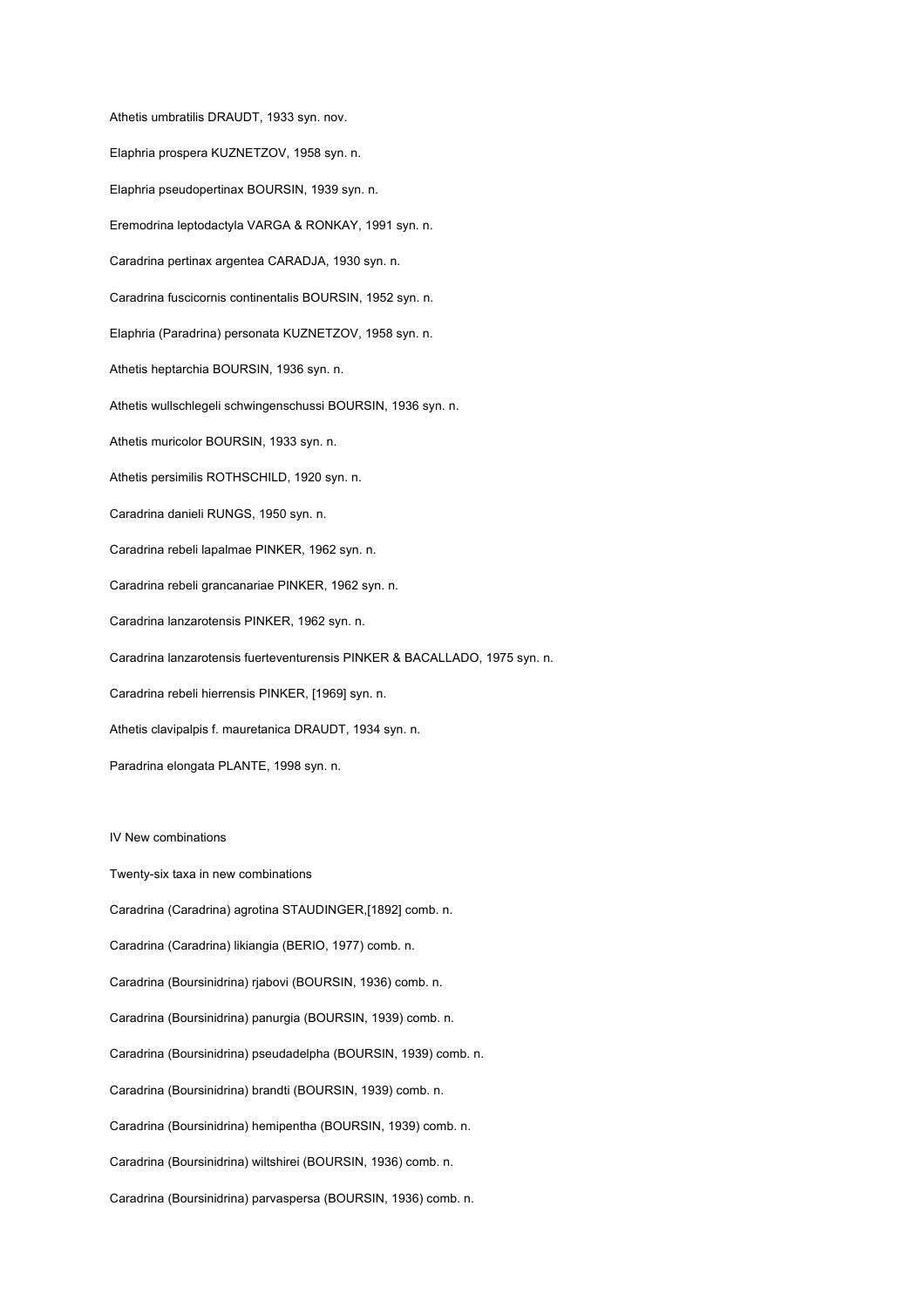Caradrina (Boursinidrina) pulvis (BOURSIN, 1939) comb. n. Caradrina (Boursinidrina) syriaca STAUDINGER, [1892] comb. n. Caradrina (Boursinidrina) germainii (DUPONCHEL, 1835) comb. n. Caradrina (Boursinidrina) surchica (BOURSIN, 1937) comb. n. Caradrina (Boursinidrina) stenoptera (BOURSIN, 1939) comb. n. Caradrina (Boursinidrina) lobbichleri BOURSIN, 1970 comb. n. Caradrina (Boursinidrina) oberthuri (ROTHSCHILD, 1913) comb. n. Caradrina (Boursinidrina) flavitincta (HAMPSON, 1909) comb. n. Caradrina (Boursinidrina) soudanensis (HAMPSON, 1918) comb. n. Caradrina (Boursinidrina) pseudocosma (PLANTE, 1998) comb. n. Caradrina (Boursinidrina) africarabica (PLANTE, 1998) comb. n. Caradrina (Kalchbergiana) ingrata STAUDINGER, 1897 comb. n. Caradrina (Eremodrina) draudti cretica REISSER, 1958 comb. n. Caradrina (Eremodrina) pseudalbina (BOURSIN, 1942) comb. n. Caradrina (Levantrina) bodenheimeri (DRAUDT, 1934) comb. n. Caradrina (Weigertrina) eremicola (PLANTE, 1998) comb. n. Caradrina (Weigertrina) diabolica (BOURSIN, 1942) comb. n.

V Designation of type specimens

In accordance with art. 73 ICZN, a neotype specimen for Caradrina (Eremodrina) agenjoi (BOURSIN, 1936) is designated. For numerous species with unfixed holotype specimen (syntypes), lecto- and paralectotype specimens are designated.

## **The** *Eublemma* Hübner, [1821] **species of Yemen, with description of six new species (Lepidoptera, Noctuidae, Eublemminae). (Part 2)**

Michael Fibiger & Hermann Hacker

### Summary

The second part of the Eublemma species recorded during three expeditions to Yemen has been determined and described. It is done with reference to the faunas of the Middle East, southern Asia, northern, eastern and southern Africa. 24 species are dealt with here, 16 of which are found from Yemen. The imagines are illustrated; and the male and # genitalia of all but two of the species are illustrated.

The first and second part of the Eublemma species dealt with are 55 species, of which 45 are stated from Yemen.

Six new species are described:

Eublemma skoui FIBIGER & HACKER, sp. n.;